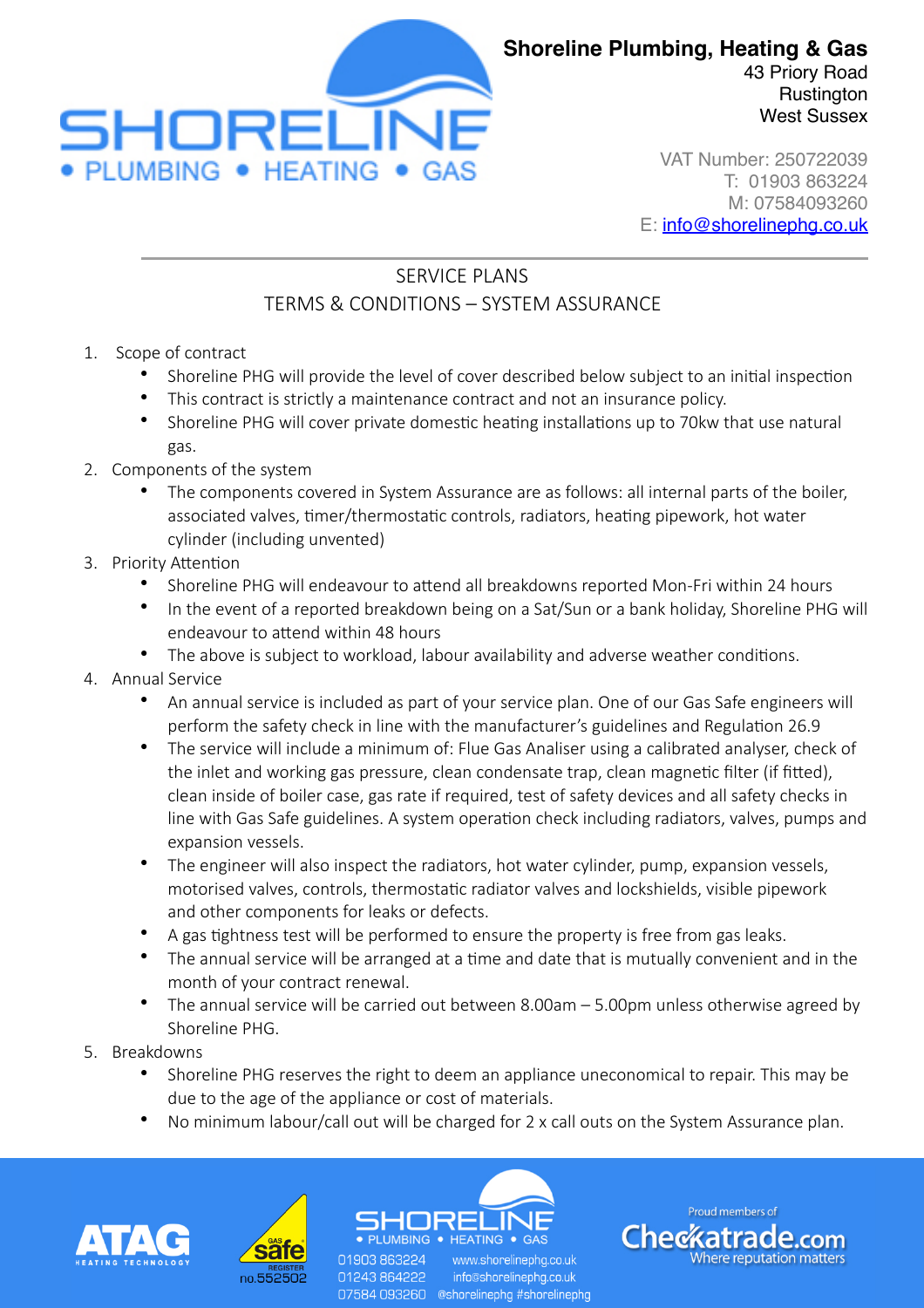

VAT Number: 250722039 T: 01903 863224 M: 07584093260 E: [info@shorelinephg.co.uk](mailto:info@shorelinephg.co.uk)

- No charges will be made in respect of parts for customers on the System Assurance plan.
- No excess will be charged on the System Assurance plan.
- Maintenance\* labour will be charged with a 20% discount on the System Assurance plan. This will only apply to repair costs and not any form of boiler or cylinder replacement. (\*Maintenance – works outside of what is included in the plan).
- No labour will be charged on the System Assurance plan.
- Labour for boiler replacement will be charged with a 20% discount on the System Assurance plan. All boilers that are being replaced will only be replaced as a like for like swap. System upgrades or conversions will be charged at the normal rate.
- Boilers will not be replaced within the first 3 months of the contract for new customers.
- 6. Breakdowns not covered
	- Any breakdown that is caused by sludge, scale or system deposits will not be covered. This will be confirmed via visual inspection of failed component, or a water quality test charged at £45.00 if deemed appropriate or at customers request.
	- Underfloor heating systems will not be covered unless installed by Shoreline PHG.
	- Shower pumps, shower valves or concealed pipework.
	- Any breakdown that is a result of a problem with the water mains electrical grid or gas main/ meter. This includes having no credit on a gas meter.
	- Pre-existing faults and defects in the design or installation of the system.
	- Separate gas heaters, electric or oil boilers.
	- Condensate lift pumps or freezing of condensate pipes that are not of adequate size.
	- Any breakdowns caused by blocked drains backing up in the boiler.
	- Replacement of cosmetic parts such as boiler casings and covers.
	- Faults caused by the fabric of the building. For example, pipes in walls bursting due to subsistence.
	- Any defects caused by misuse, malicious actions or third-party interference.
	- Any defect caused by fire, flood, lightening, storm, frost, explosion, terrorism, impact of any other extraneous cause or force majeure.
- 7. Breaking of Appointments
	- Customers that have arranged a breakdown call out or annual service are given a 3-hour slot. If the engineer attends and the customer is not available, a rebooking fee of £50.00+ VAT is charged to reattend.
	- Customers must give at least 48 hours notice to change an appointment time/date.
- 8. Provision of spare parts
	- Shoreline PHG will endeavour to obtain parts as soon as possible. However, in some circumstances parts may not be available next day.







07584 093260 @shorelinephg #shorelinephg

info@shorelinephg.co.uk

01243864222

Proud members of **Checkatrade.com Where reputation matters**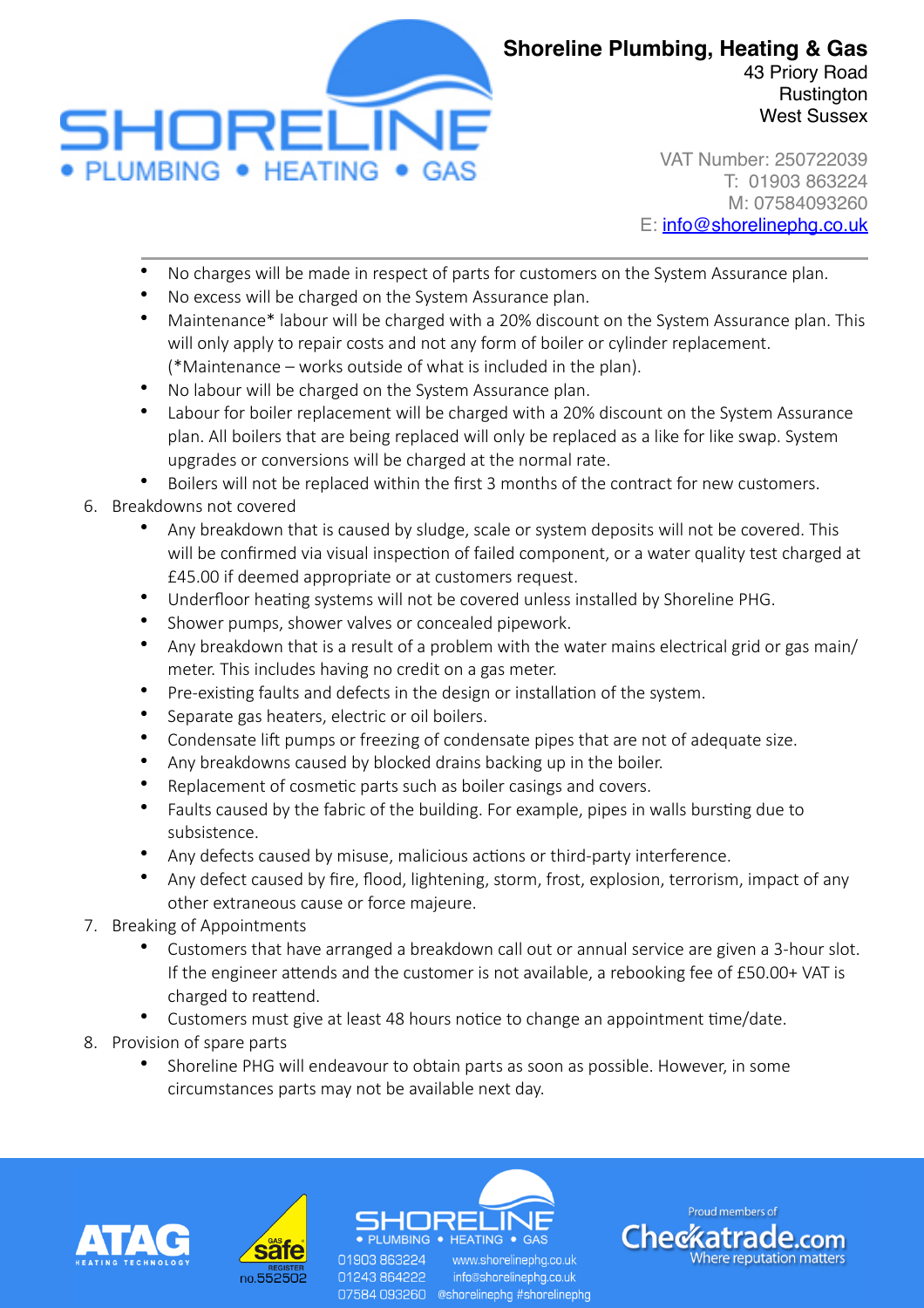

**Rustington** West Sussex

VAT Number: 250722039 T: 01903 863224 M: 07584093260 E: [info@shorelinephg.co.uk](mailto:info@shorelinephg.co.uk)

- Shoreline PHG will not be held responsible for delays in the provision of parts from suppliers or delivery firms. All parts fitted will be of the highest quality, no substandard parts will be hitted
- 9. Period, Renewal and Payment of Contract
	- This contract is valid for 12 months (1 Year) from the date on which the contract is signed.
	- Initial payment needs to be made within 14 days of signing the service plan contract for the plan to be activated.
	- The contract will automatically be renewed year on year unless instructed by the customer to cancel. The customer must give notice no later than 28 days before the renewal date.
	- Advance notice of renewal will be sent before the renewal date via post or email.
	- Shoreline PHG reserves the right to cancel the renewal of a contract without giving reason.
	- Payment for the contract can be made monthly via Direct Debit.
	- In the event of non-payment of a Direct Debit, cover will be suspended until the account is brought up to date.
	- A late payment fee of £30.00 +VAT is charged if a customer has missed two consecutive months payment.
	- The contract is cancelled if the customer misses 3 consecutive payments without contacting Shoreline PHG.
- 10. Change of Ownership
	- If the ownership of the property in which the central heating system is changes, the plan will cease. Notice of change of ownership should be given to Shoreline PHG within 28 days of the final sale of the property. The contract will not be automatically renewed.
- 11. Termination of Contract
	- Shoreline PHG reserve the right to cancel any policy at any time if the customer is found to have broken any of the terms of this contract.
	- Customers who cancel the contract mid-way through will not be entitled to any refund, partial or in full.
	- Customers who wish to terminate the contract must do so giving 28 days notice.
	- Shoreline PHG reserves the right to cancel the contract on request, or delay cancellation until the end of the 28 days notice period.
	- Payment is required during the notice period and cover will still be offered until the cancellation date.
- 12. Certificates
	- All certificates will be held electronically by Shoreline PHG.

01903 863224

01243864222

- Customers will be sent copies of any certificates via email without charge.
- Customers can request a hard copy of any certificate free of charge.
- 13. Cooling off period







07584 093260 @shorelinephg #shorelinephg

www.shorelinepha.co.uk info@shorelinephg.co.uk

Proud members of **Checkatrade.com Where reputation matters**